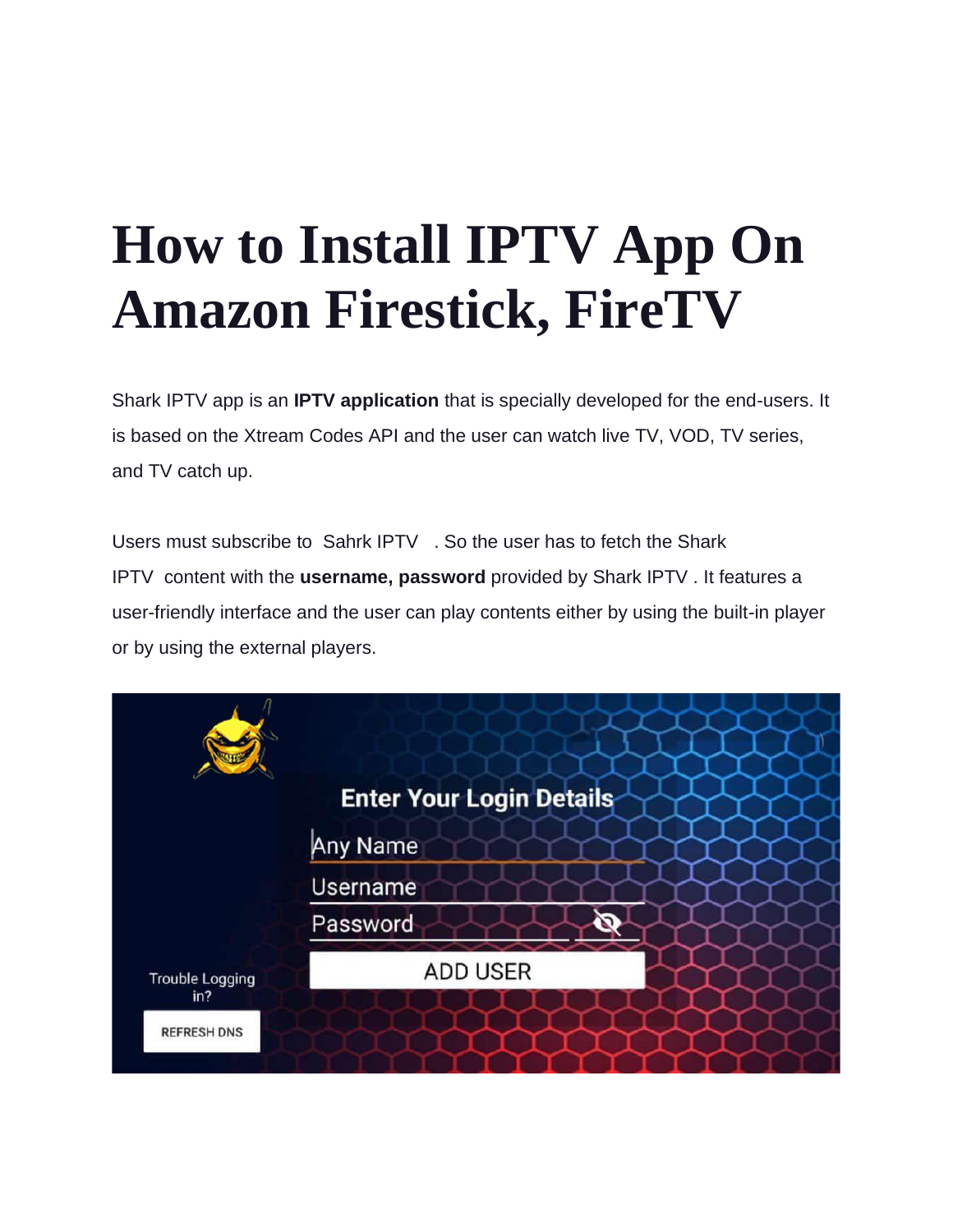### **FEATURES OF Shark IPTV SMARTERS ON FIRESTICK**

- IPTV Smarters for Firestick is a powerful video player that comes with an advanced IPTV solution that supports all the standard codecs.
- The user can start streaming anything from live TV, movies, series, VOD streaming, etc, in 4k video format.
- With the EPG support, the user can see information like program name, upcoming program info, along with the full EPG with a timeline for every channel.
- The customizable nature of IPTV Smarters app lets the users brand their own logo and develop an IPTV app with a short span of time.
- Any IPTV Smarters app user can add any channel and VODs in his/her favourite section. The app even features native video player support.
- Every other content within the IPTV Smarters app on Firestick will include the movie name, description, rating, etc.

## **HOW TO INSTALL Shark IPTV APP ON FIRESTICK**

Shark IPTV app isn't available for the Firestick officially. So it should be sideloaded using different apps like ES File Explorer, Downloader, Apps2Fire app. The section below deals with it and you can install Shark IPTV app on Fire TV easily.

#### **Pre-Requisite:**

- Click on Firestick **Settings** to select **My Fire TV/Device**.
- Choose the **Developer option**.
- Turn on **ADB Debugging**.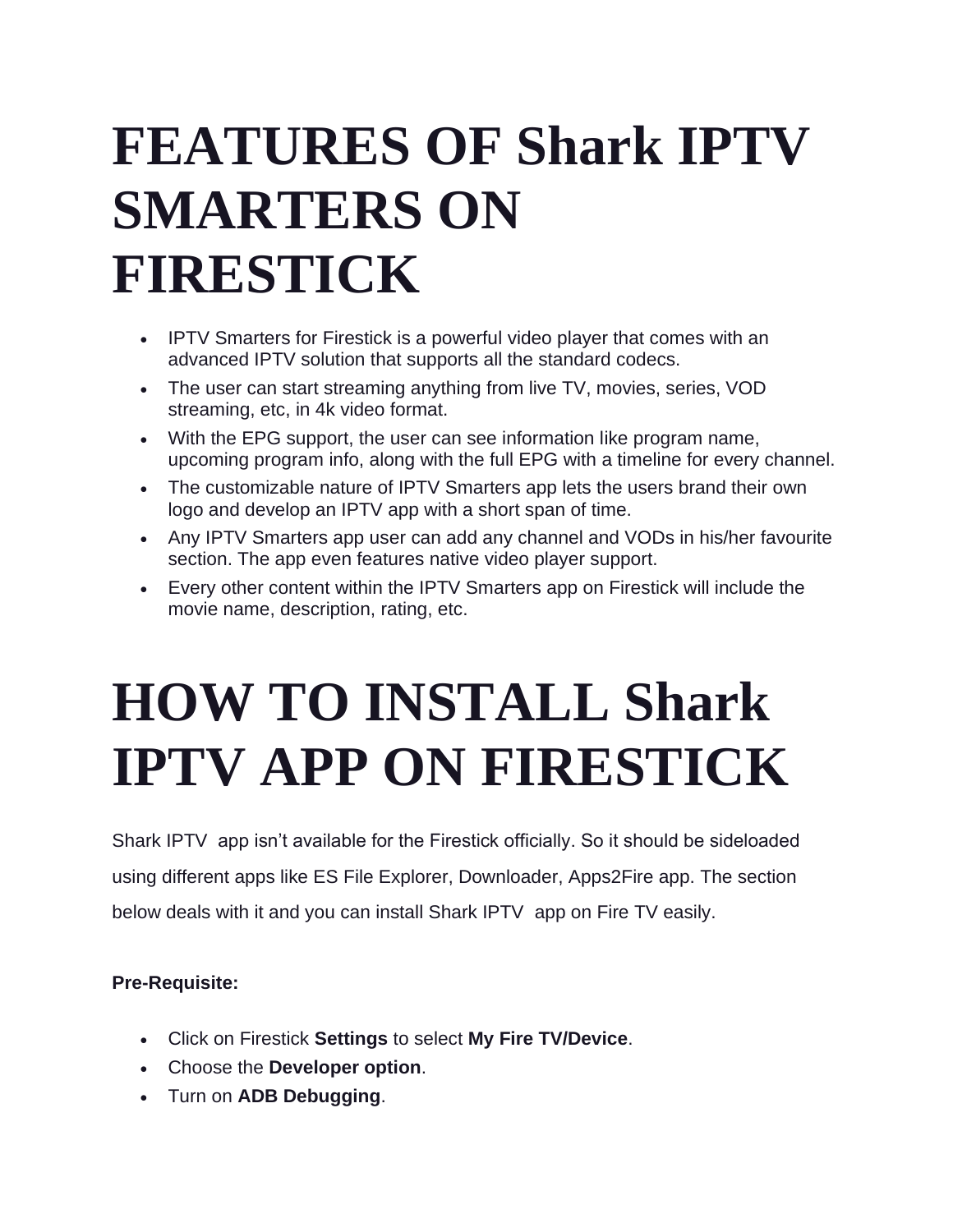• Enable **Apps from Unknown Sources**.

#### **STEPS TO INSTALL Shark IPTV APP ON FIRESTICK USING DOWNLOADER APP**

Firestick supports installing a third-party apk file using the Downloader app. So by following the steps below, you can install our official Shark IPTV app on Fire TV.

**Step 1:** On your Firestick home screen, click on the Search icon.

**Step 2:** Type in as **Downloader** by using the on-screen keyboard.

**Step 3:** Select Downloader from the list of suggestions. Now Click on the **Get** button to download Downloader app on Firestick.

**Step 4:** Tap on the **Open** button and click on the **Allow** button to let the Downloader app access your Firestick.